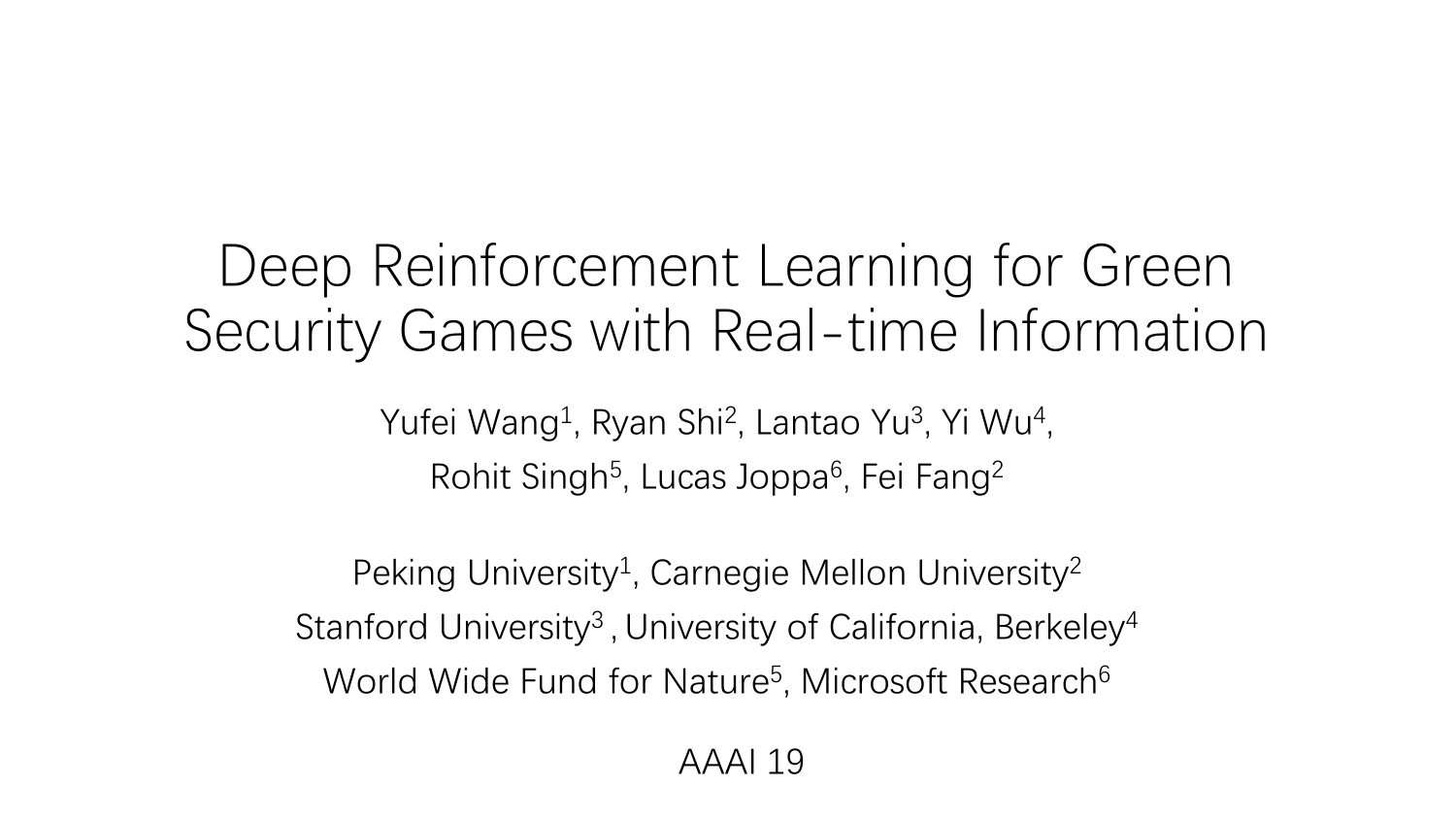Motivation

# Green Security Challenges







**Environmental Resources** 

**Endangered Wildlife** 

**Fisheries** 

### **122** rhinos in 2009 **1215** rhinos in 2014

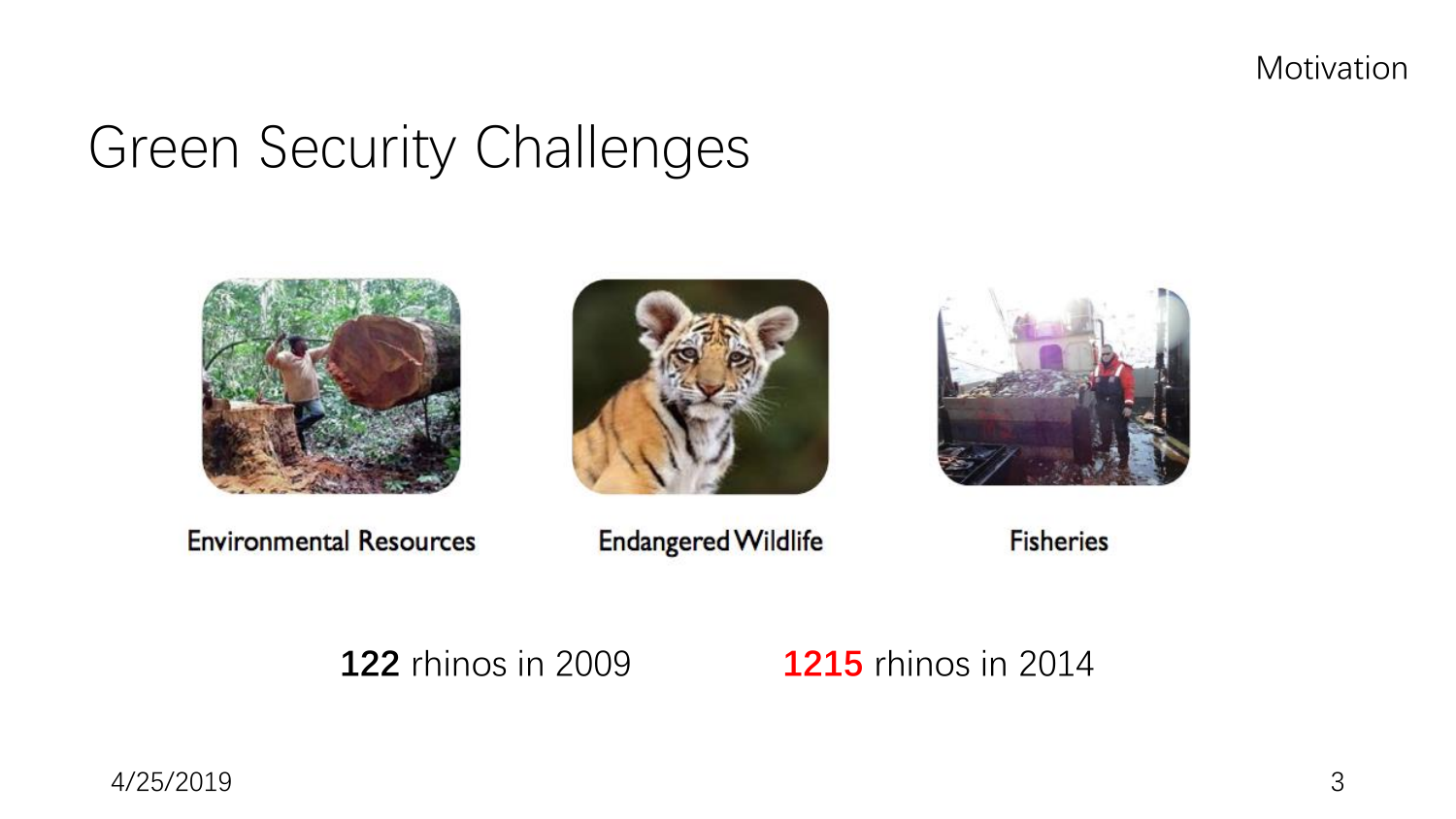# Green Security Games

- Green Security Games model the strategic interaction between law enforcement agencies (defenders) and their opponents (attackers). [Fang, Stone, and Tambe 2015; Fang et al. 2016; Xu et al. 2017]
- Design patrol routes with a limited number of patrol resources.



• However, previous work mainly focuses on computing patrol strategy offline.

4/25/2019 4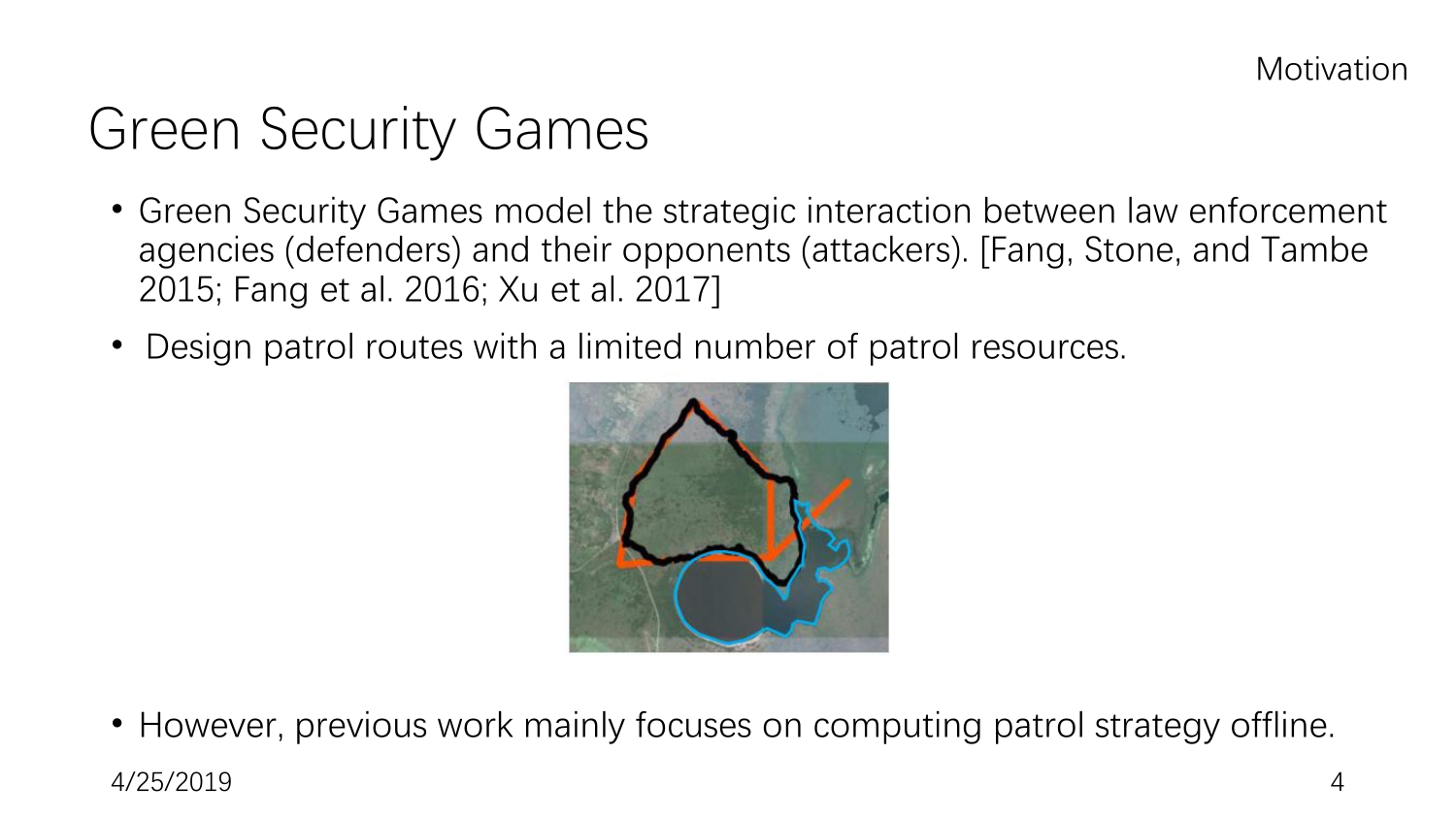Motivation

# The effect of Real-time Information

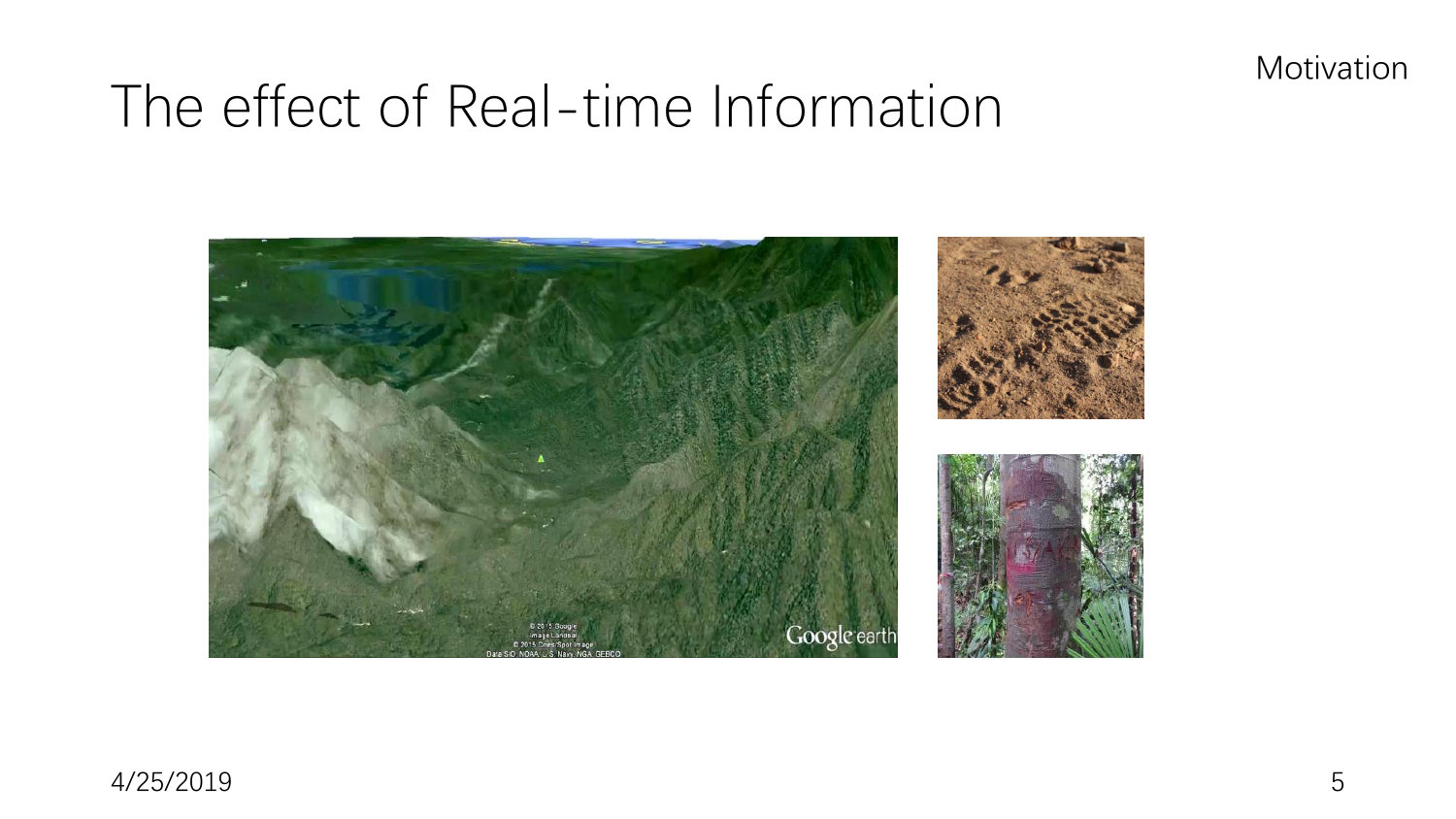# Our contribution

- We propose a game model GSG-I for green security games, that incorporates the vital real-time information.
- We design an efficient algorithm DeDOL that combines deep reinforcement learning and the classic Double Oracle framework in security games to solve zero-sum GSG-I.
- DeDOL is built upon the Policy Space Response Oracle framework, with two important domain-specific enhancements that improves the training efficiency.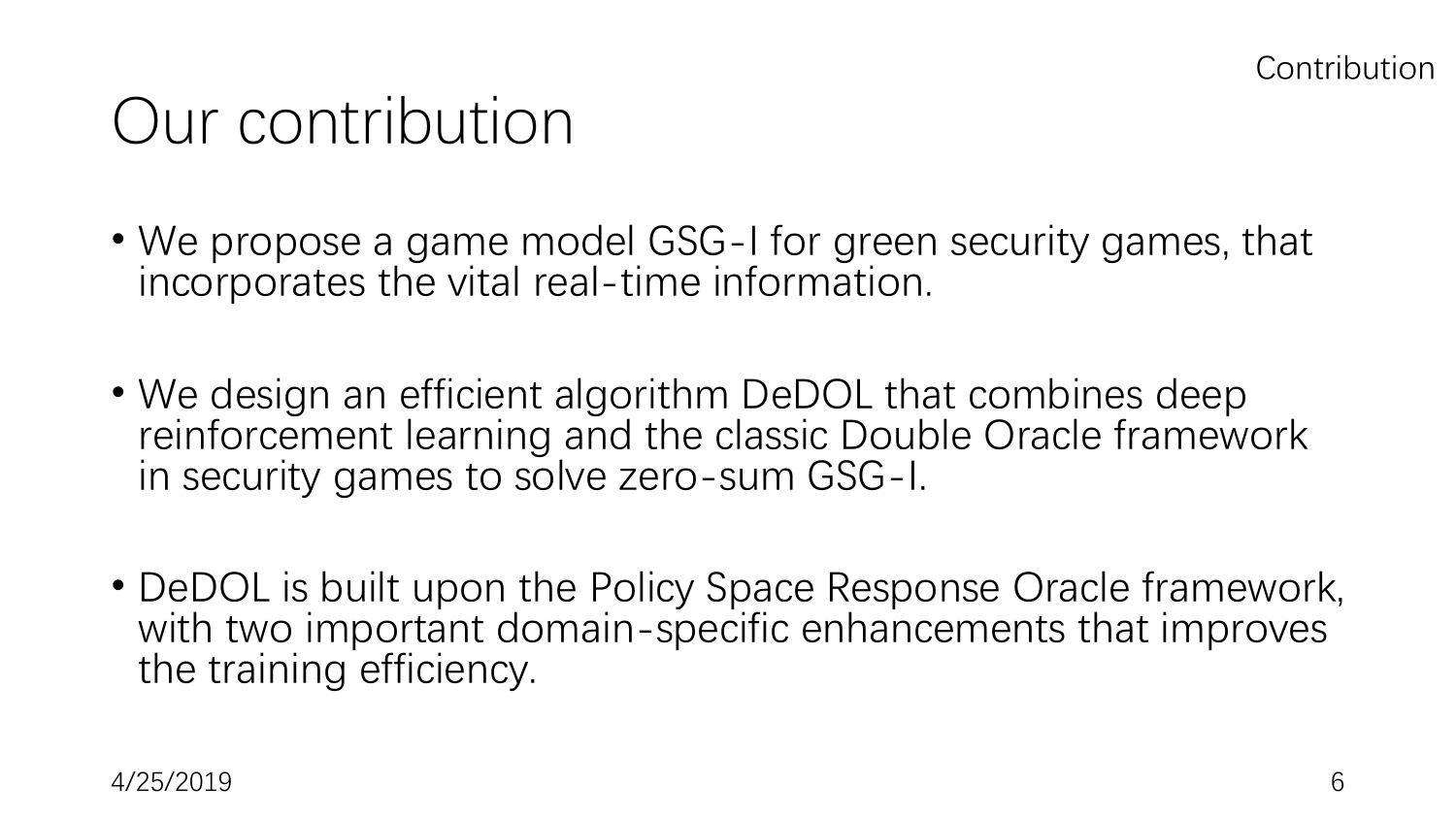# Our proposed GSG-I Model

• GSG-I: Green Security Games with Real-Time Information

![](_page_5_Figure_2.jpeg)

GSG-I Model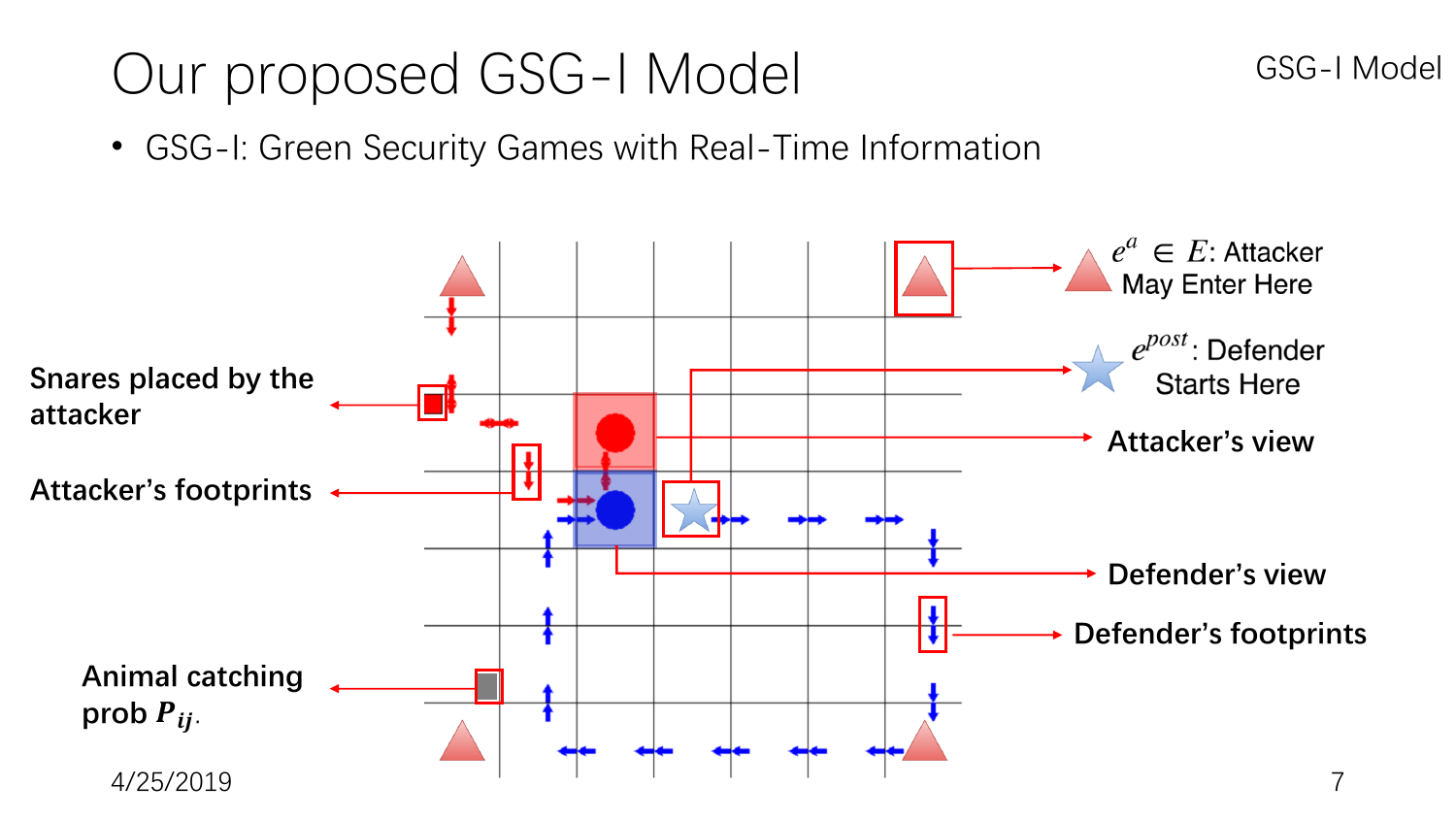## Approximating Best Response against a fixed opponent with DQN [Mnih et al. 2015]

![](_page_6_Figure_1.jpeg)

DQN Strategy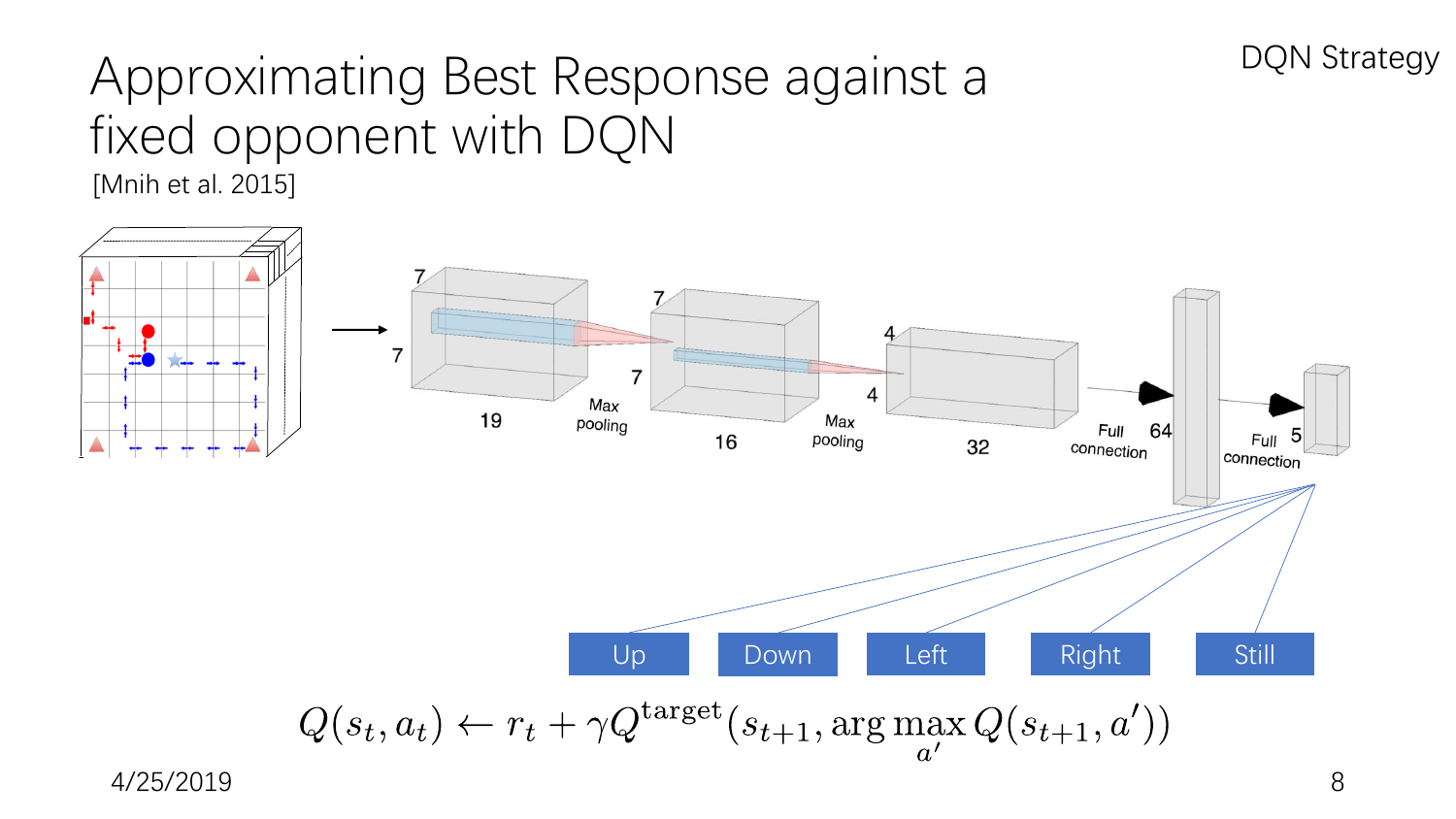# Double Oracle & Policy Space Response Oracle

[McMahan, Gordon, and Blum 2003; Lanctot et al. 2017]

![](_page_7_Figure_3.jpeg)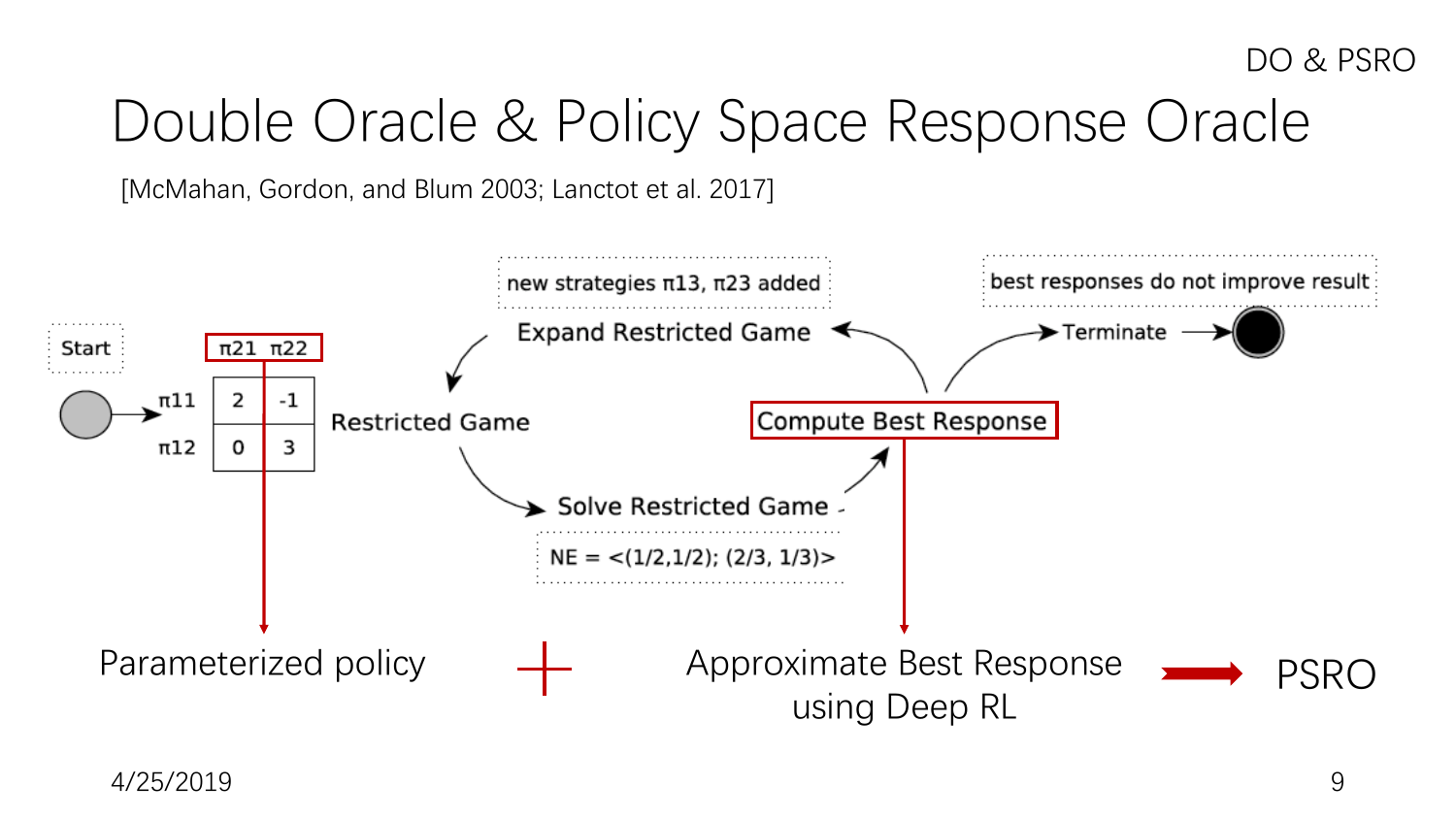## Initial heuristic strategy

Attacker: parameterized heuristic Defender: random sweeping

• Moving Direction  $\pi_a(a_t^a = k | s_t^a) = \frac{\exp(w_p \cdot (\bar{P}_k) + w_i \cdot (I_k) + w_o \cdot (O_k))}{\sum_z \exp(w_p \cdot \bar{P}_z + w_i \cdot I_z + w_o \cdot O_z)}$ 

• Attacking Tool Placement

$$
\eta_a(b_t^a = 1 | s_t^a) = \frac{\exp(\widehat{\mathcal{C}_{m,n}}/\tau)}{\sum_i \sum_j \exp(P_{i,j}/\tau)}
$$

![](_page_8_Figure_7.jpeg)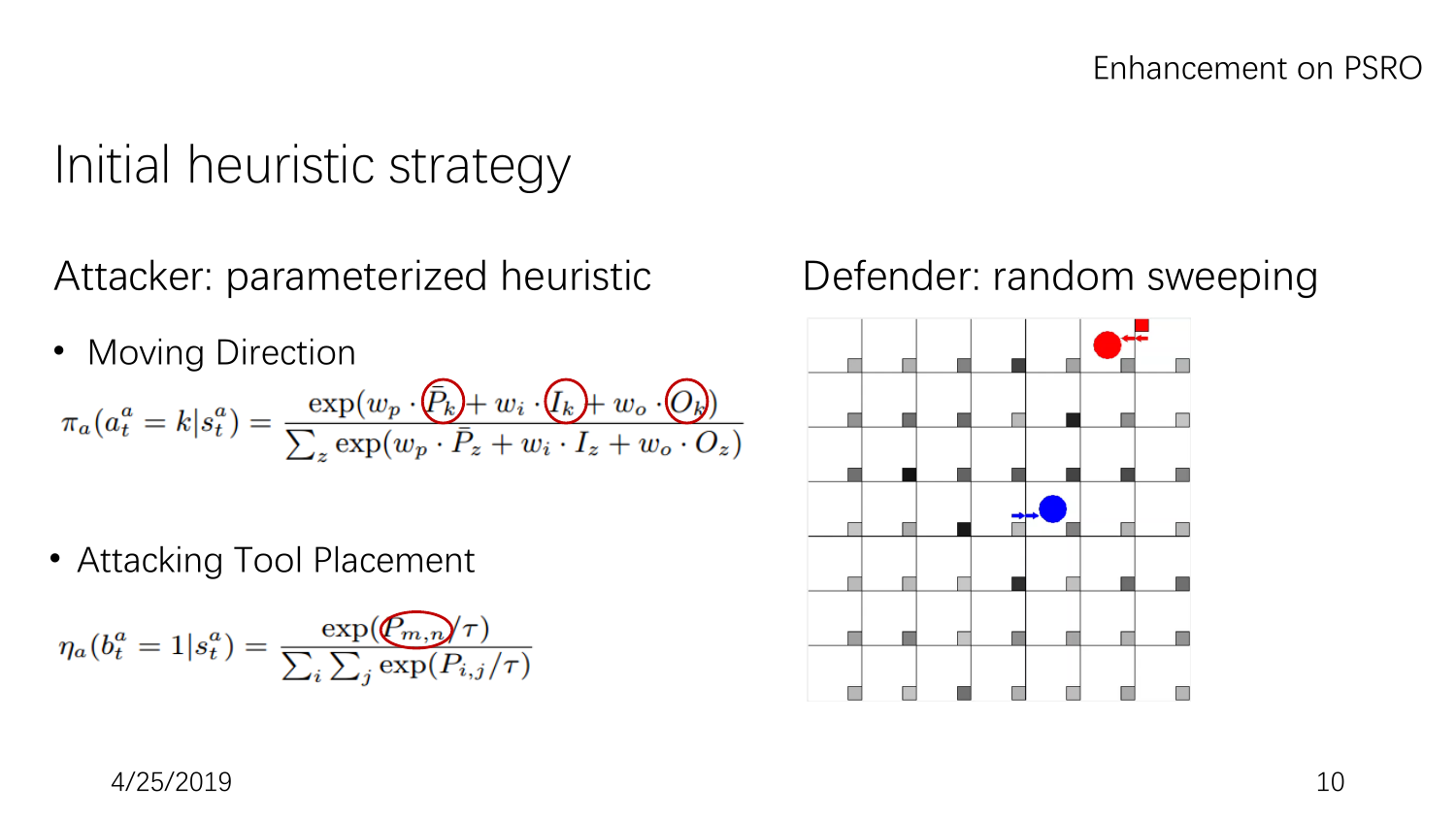DQN Experiments

# DQN strategy performance

![](_page_9_Figure_2.jpeg)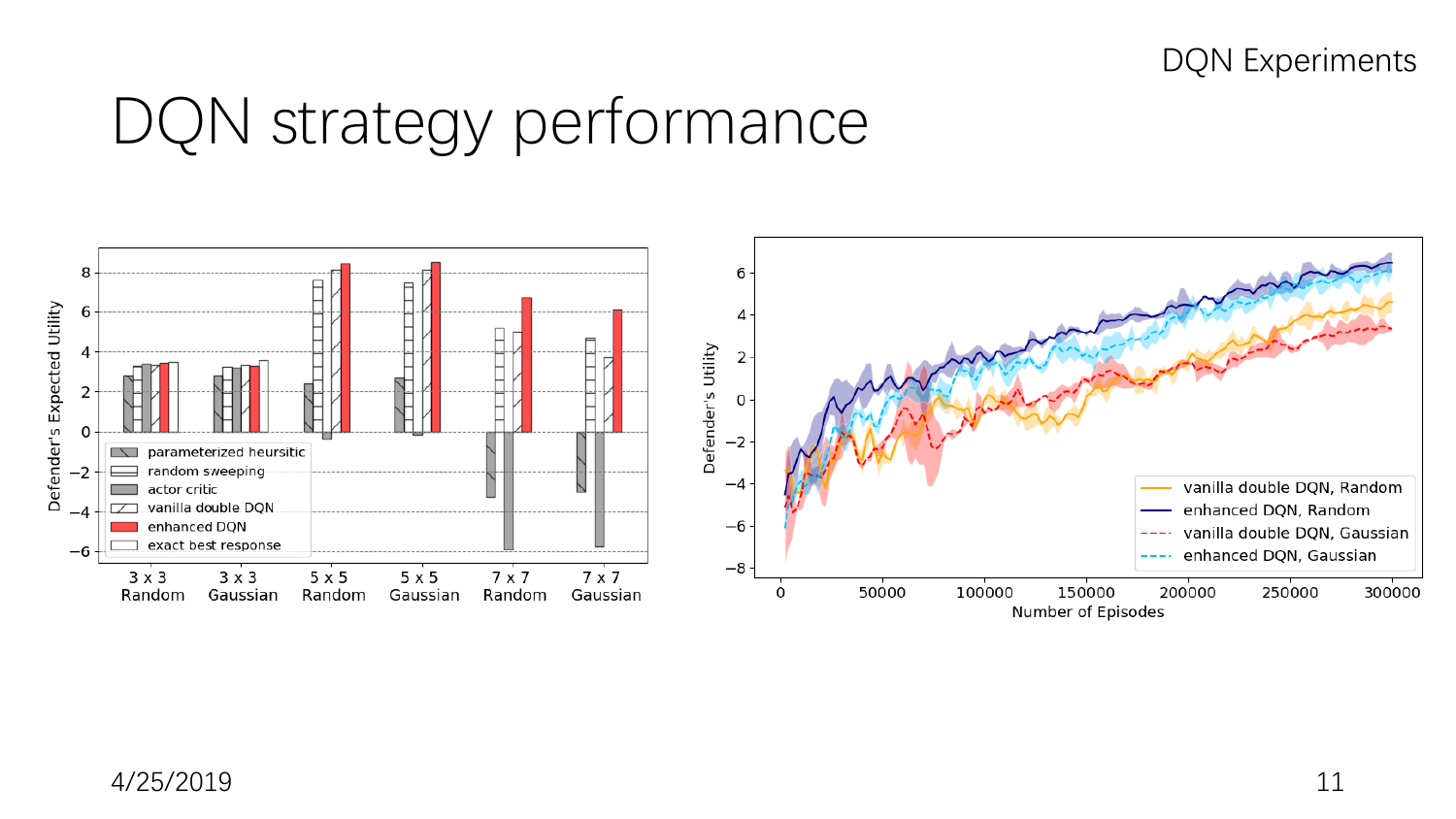### DQN Experiments

# DQN strategy demo

![](_page_10_Figure_2.jpeg)

DQN patroller against a heuristic poacher on 7x7 Gaussian grid.

![](_page_10_Figure_4.jpeg)

DQN poacher against a random sweeping patroller on 7x7 random grid.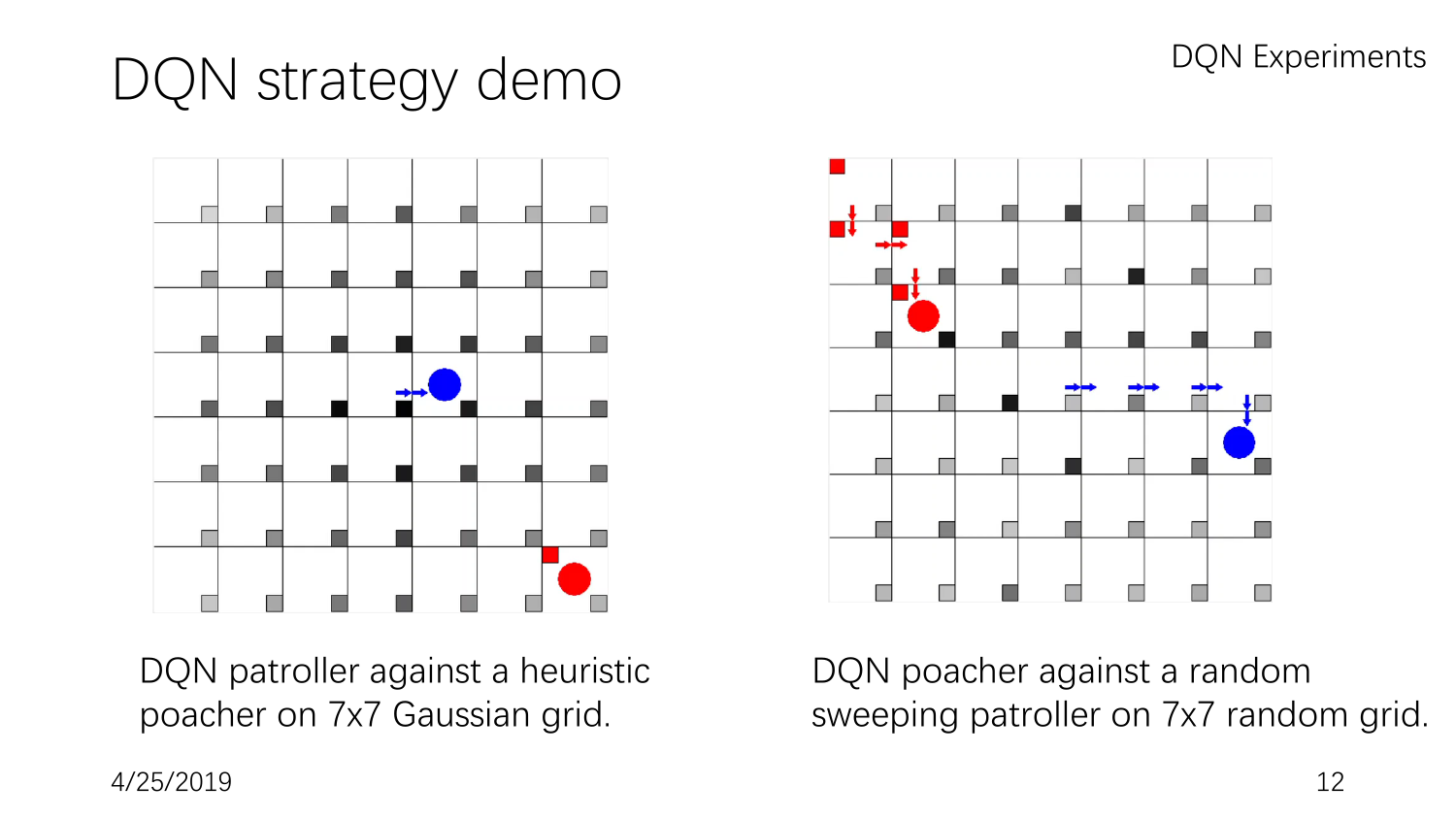## Local modes: restrict attacker's entry point

![](_page_11_Figure_2.jpeg)

Global mode with 4 entry points local mode with 1 top-left entry point

4/25/2019 13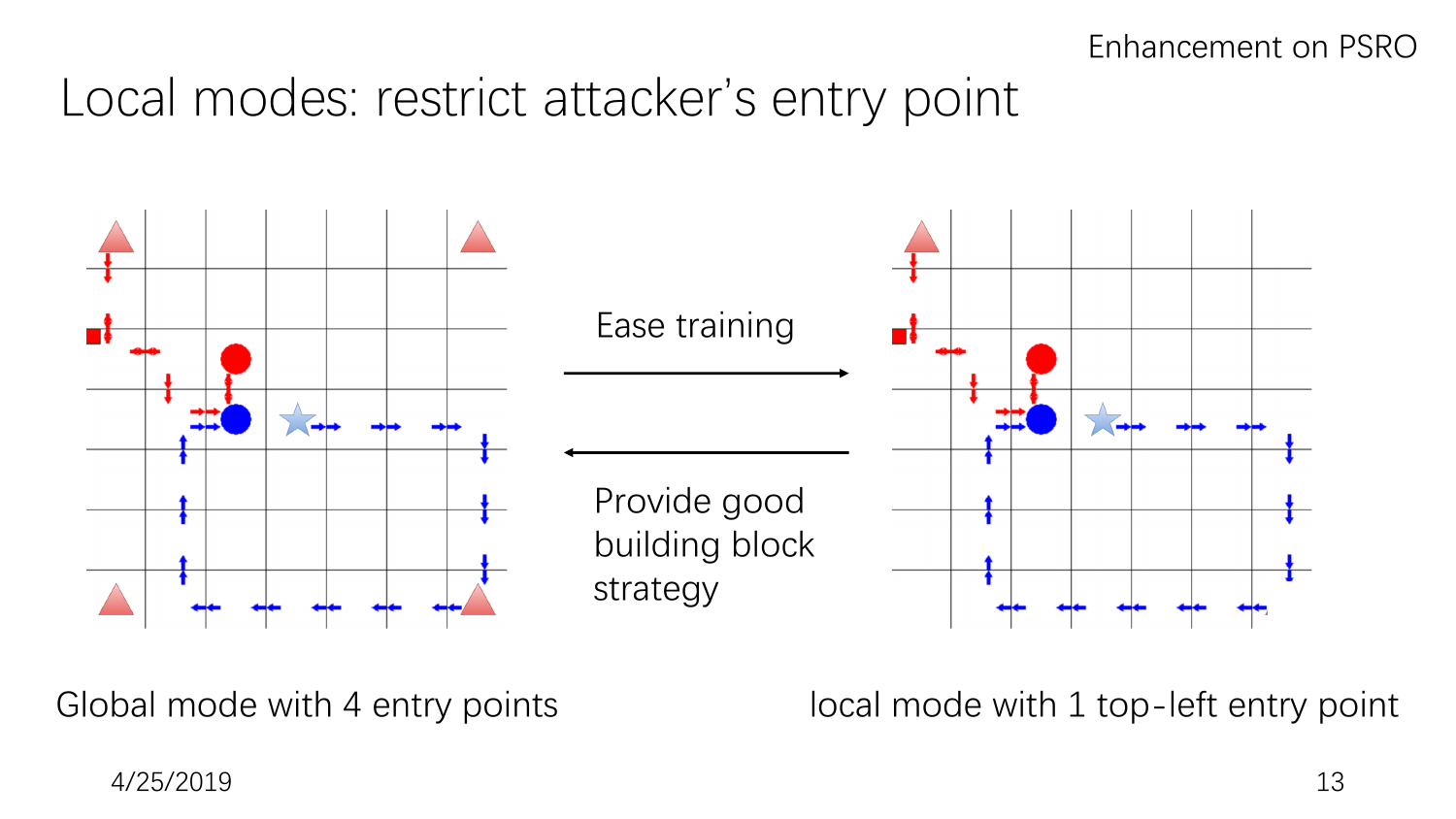# The DeDOL algorithm workflow

• Deep-Q Network based Double Oracle enhanced with Local modes

![](_page_12_Figure_2.jpeg)

DeDOL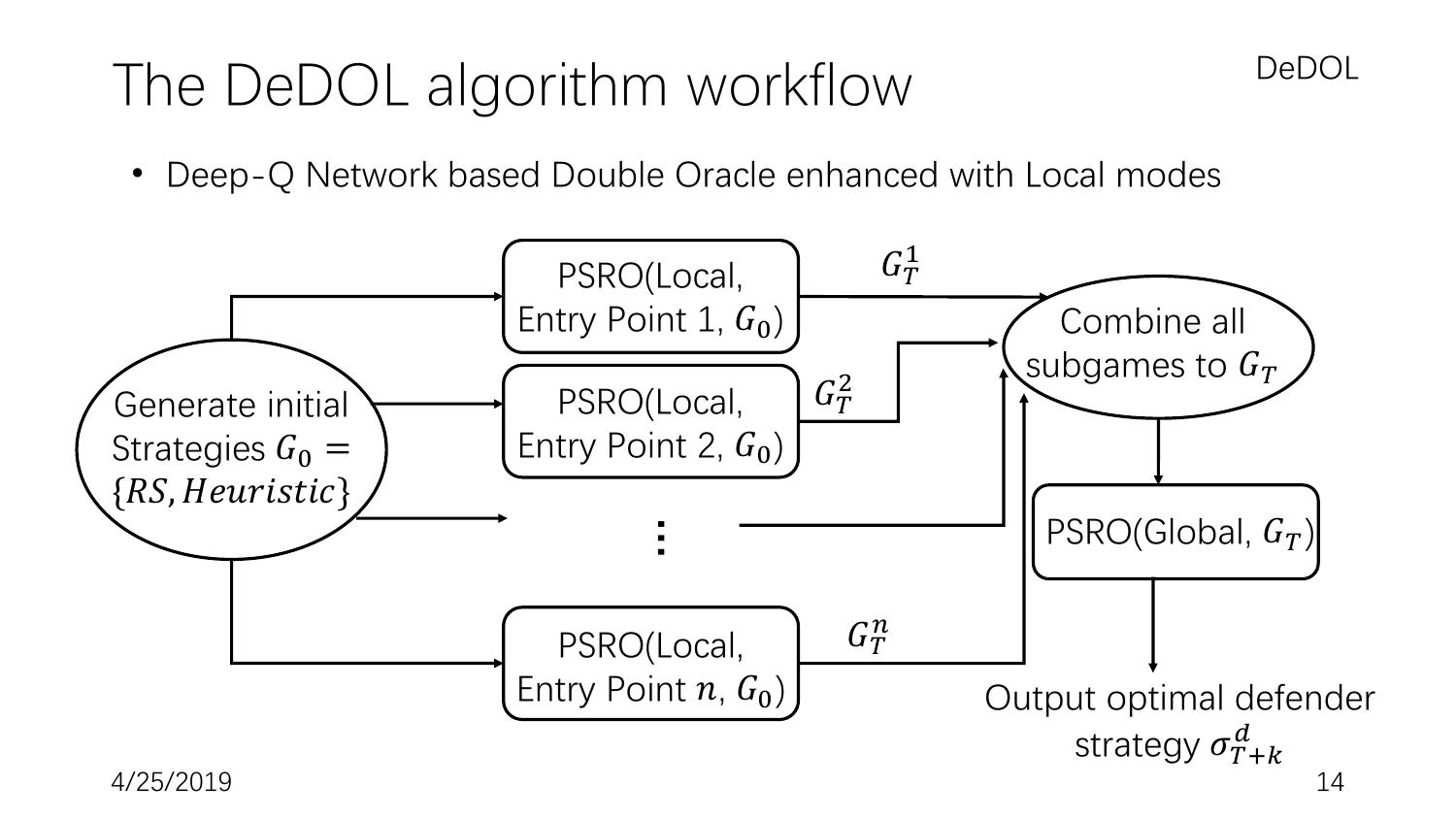### **Experiments**

# DeDOL Performance

|                       | Random   | Vanilla     | <b>DeDOL</b>            | <b>DeDOL</b>        | DeDOL                  | <b>CFR</b>               |
|-----------------------|----------|-------------|-------------------------|---------------------|------------------------|--------------------------|
|                       | Sweeping | <b>PSRO</b> | <b>Pure Global Mode</b> | Local + Global Mode | <b>Pure Local Mode</b> |                          |
| $3 \times 3$ Random   | -0.04    | 0.65(16)    | 0.73(16)                | $0.85(10+2)$        | 0.71(20)               | 1.01(3500)               |
| $3 \times 3$ Gaussian | -0.09    | 0.52(16)    | 0.75(16)                | $0.86(10+2)$        | 0.75(20)               | 1.05(3500)               |
| $5 \times 5$ Random   | -1.91    | $-8.98(4)$  | $-1.63(4)$              | $-0.42(4 + 1)$      | $-0.25(5)$             | $\overline{\phantom{a}}$ |
| $5 \times 5$ Gaussian | $-1.16$  | $-9.09(4)$  | $-0.43(4)$              | $0.60(4 + 1)$       | $-2.41(5)$             | п                        |
| $7 \times 7$ Random   | -4.06    | $-10.65(4)$ | $-2.00(4)$              | $-0.54(3 + 1)$      | $-1.72(5)$             | $\mathbf{r}$             |
| $7 \times 7$ Gaussian | $-4.25$  | $-10.08(4)$ | $-4.15(4)$              | $-2.35(3 + 1)$      | $-2.62(5)$             | $\overline{\phantom{a}}$ |

- Vanilla PSRO: no heuristic initial strategy, no local mode
- CFR: counter-factual regret minimization
- Metric: highest expected utility against a best-response poacher across all iterations
- **DeDOL with local mode** performs the best!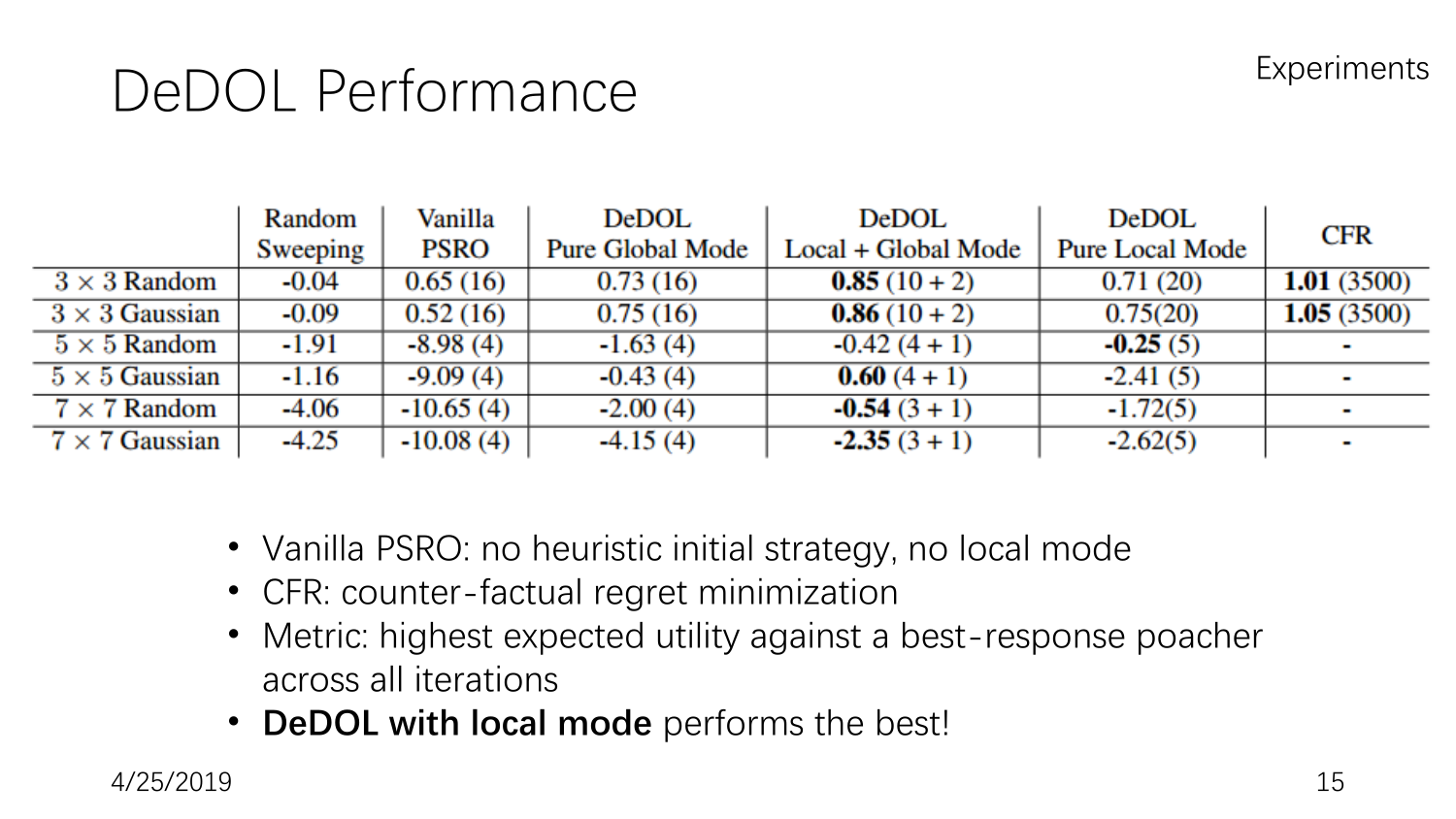# Summary

- We incorporates the real-time information in Green Security Games, and proposed a new game model.
- We design an efficient algorithm DeDOL to compute the optimal patrol strategy in GSG-I, which is built upon the Double Oracle / Policy Space Response Oracle framework with domain-specific enhancements.